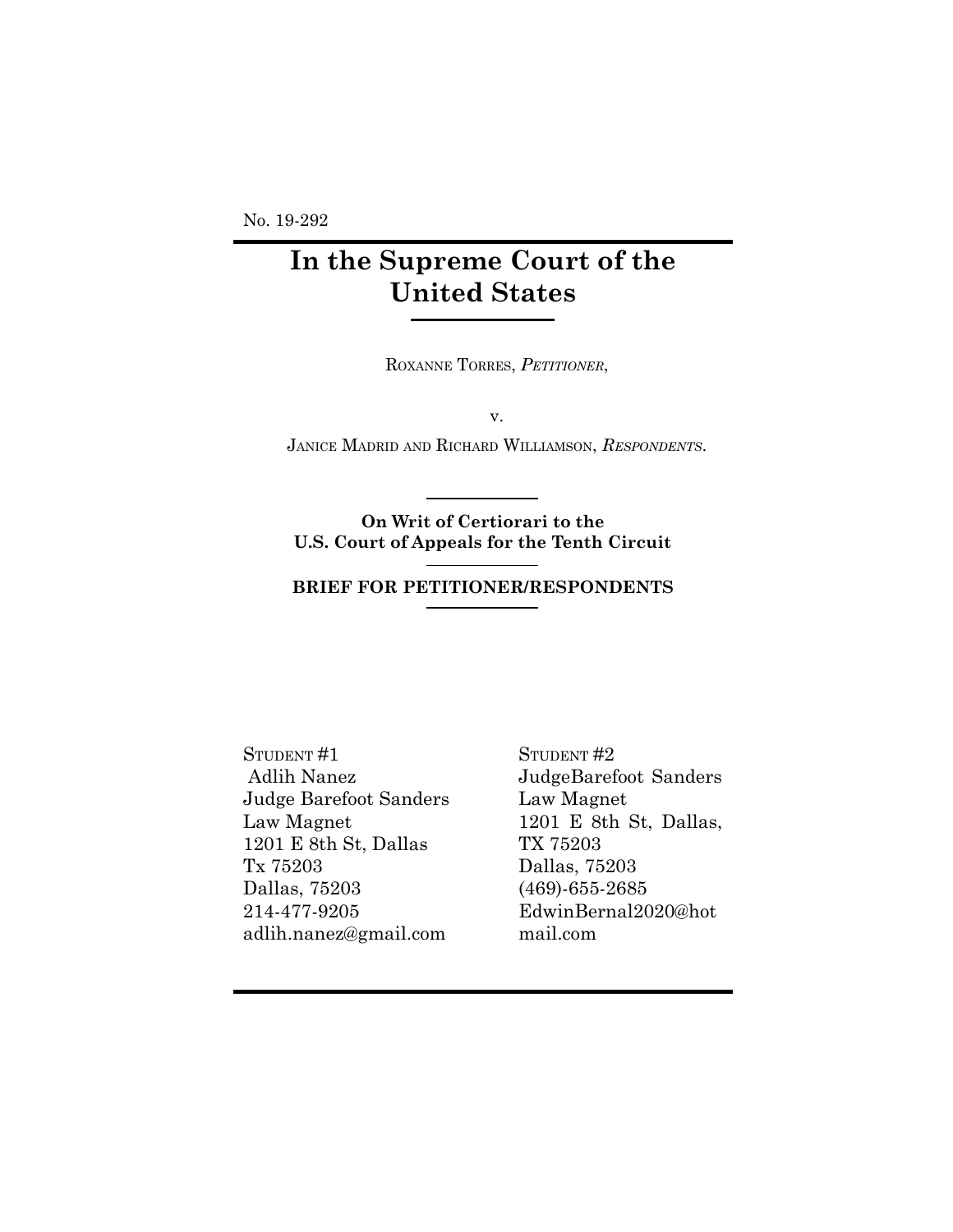February 28, 2020

**I**

## **QUESTIONS PRESENTED**

Is an unsuccessful attempt to detain a suspect by use of physical force a "seizure" within the meaning of the Fourth Amendment or must physical force be successful in detaining a suspect to constitute a "seizure" ?

Taking complete possession of a suspect and using physical force constitutes a "seizure" within the meaning of the Fourth Amendment. An unsuccessful attempt to detain a suspect is solely a successful seizure since the act of detaining was not completed.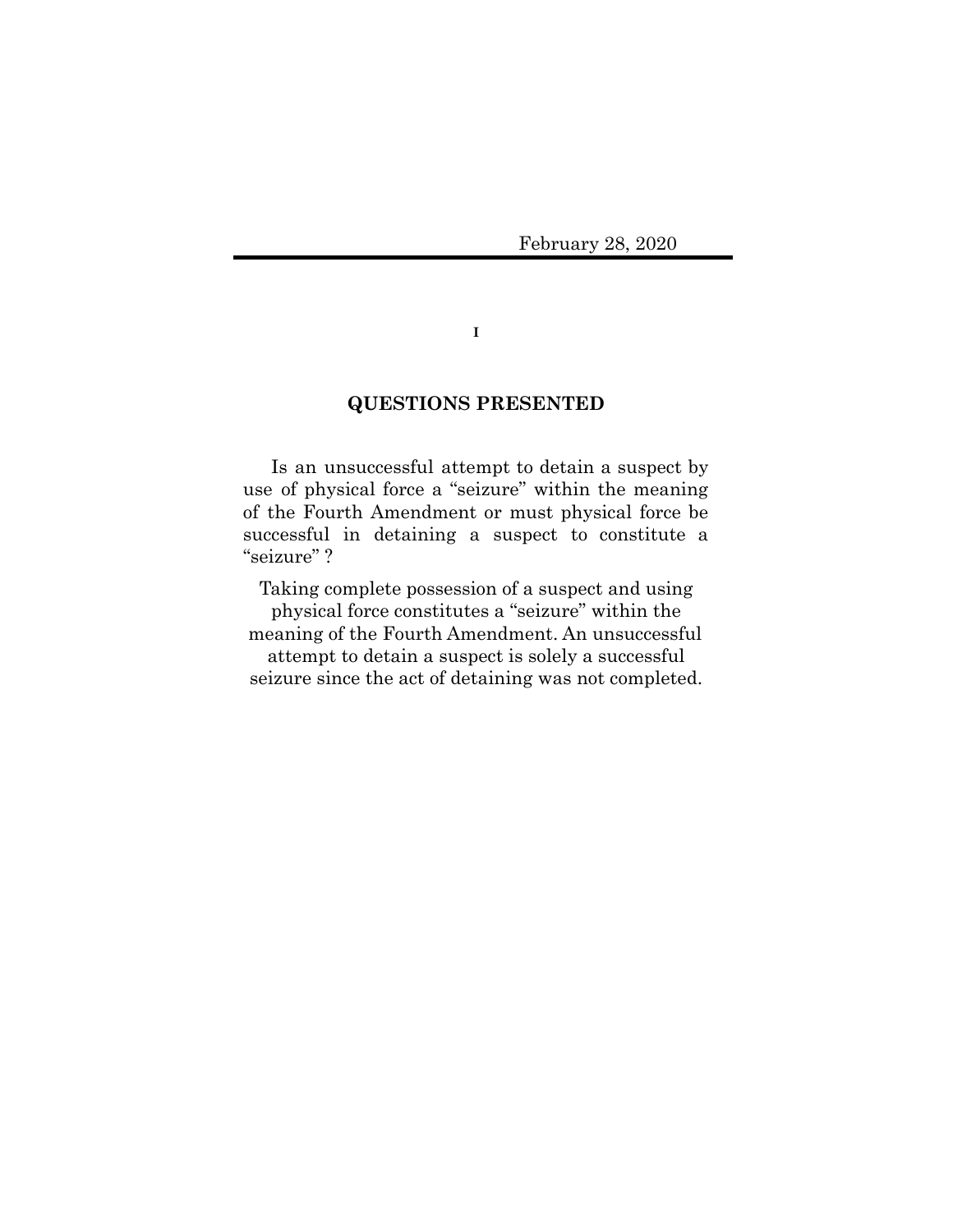## **TABLE OF CONTENTS**

**Page**

| Question Presented<br>T                   |
|-------------------------------------------|
| Table of Contents<br>П                    |
|                                           |
|                                           |
|                                           |
| The Court's Decision must<br>$\mathbf{L}$ |
| correspond with the meaning of            |
| seizure used historically.                |
| A. The word seizure has been around       |
| since the founding of our nations         |
| II. Hodari D has no way of fitting this   |
| case in any way.                          |
| A. In Hodari D the juvenile was being     |
| chased by the officer                     |
| II. The police shooting was a reasonable  |
| action.                                   |
| A. Both Officers came to Ms Torres        |
| vehicle looking to see if she             |
|                                           |
|                                           |

**II**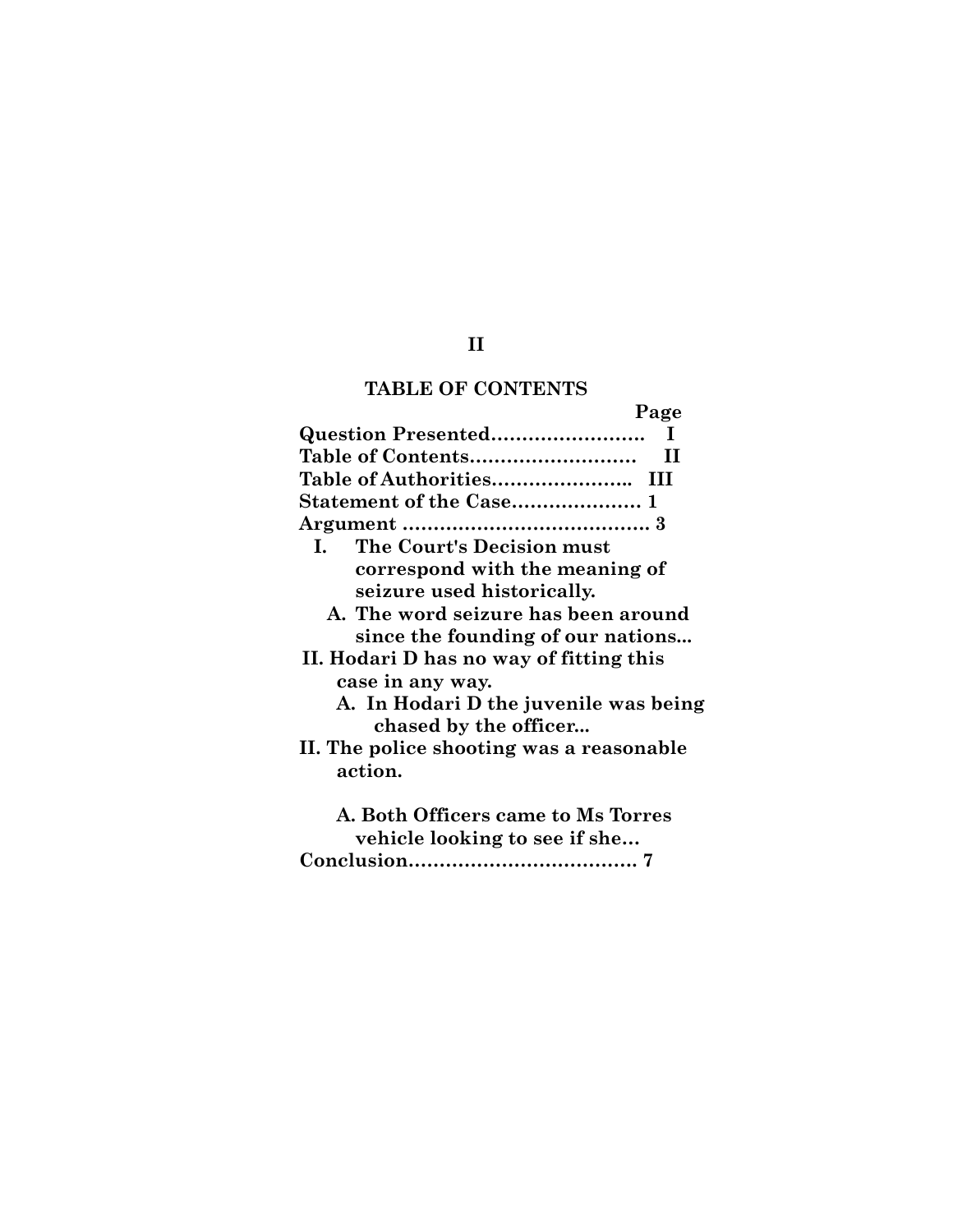## **TABLE OF AUTHORITIES**

|                | 3, 7                                                                                                                                                                  |
|----------------|-----------------------------------------------------------------------------------------------------------------------------------------------------------------------|
| <b>B.</b>      | Brower v County of Inyo, 489 U.S. 593                                                                                                                                 |
| $\mathbf{C}$ . | Terry v Ohio, 392 U.S. 1 (1968) 2                                                                                                                                     |
| D.             | CALIFORNIA v. HODARI D. No.                                                                                                                                           |
| E.             | 2 N. Webster, An American Dictionary of<br>the English Language 67 (1828); 2 J.<br>Bouvier, A Law Dictionary 510 (6th ed.<br>1856); Webster's Third New International |
| F.             |                                                                                                                                                                       |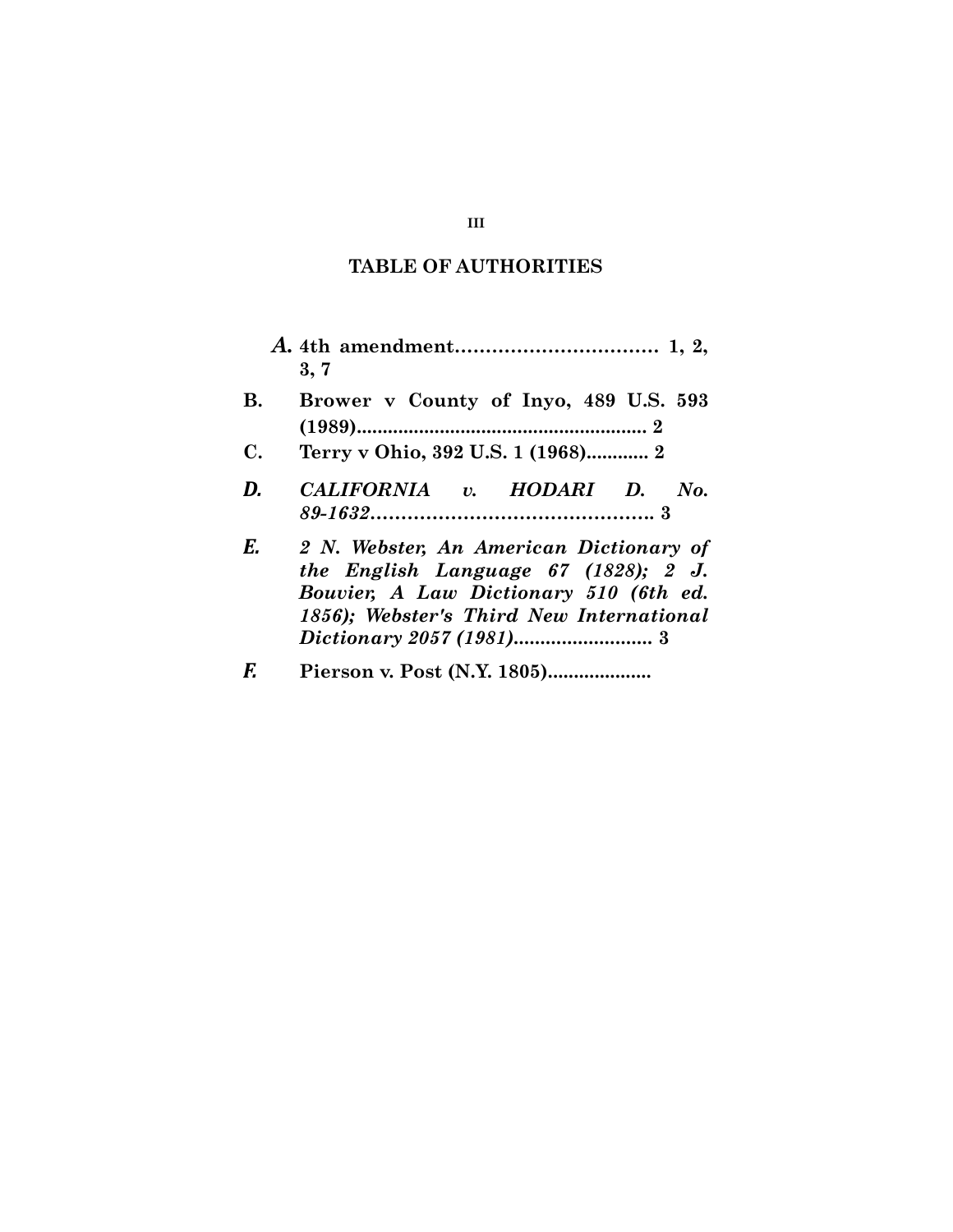#### **SUMMARY OF ARGUMENT**

Both Ms.Madrid and Mr.Williamson are getting sued for apparently violating the 4th amendment of Ms Torres, it has been said that he and his partner took a seizure on Ms Torres. But before we claim that, let's first ask the question of what a seizure is, 'seizure' means to get a hold of, to intentionally take ,not attempt, but to take possession of someone. This has been the meaning for the longest of time, from the founding of our nation up until present time now. Ms Torres claims that she got seized by the officers but focusing on the claim and in comparison to other cases we will see Ms Torres had a vague meaning of a seizure and that the officers Janice Madrid and Richard Williamson had nothing to do with this so called seizure, they did attempt to seizure Ms Torres, but were fully unsuccessful on this action and mission , Roxanne Torres always was in full liberty of her body, the officers did not at any moment took her down or controlled her liberty through any means. In fact, it is easy to conclude this because of the fact that she was never detained, she had been speeding, running away, being a dancer to people, and yet she was free the whole time.

On the day of July 15, 2014, in the evening the two officers, Ms Madrid and Mr Williamson, were in the complex of apartments searching for a woman who was suspected of a crime with the final goal to ultimately find her, detain, and arrest her. But this person was not present at the time and nowhere to be found , the police then went on to look around the premises of the apartment when a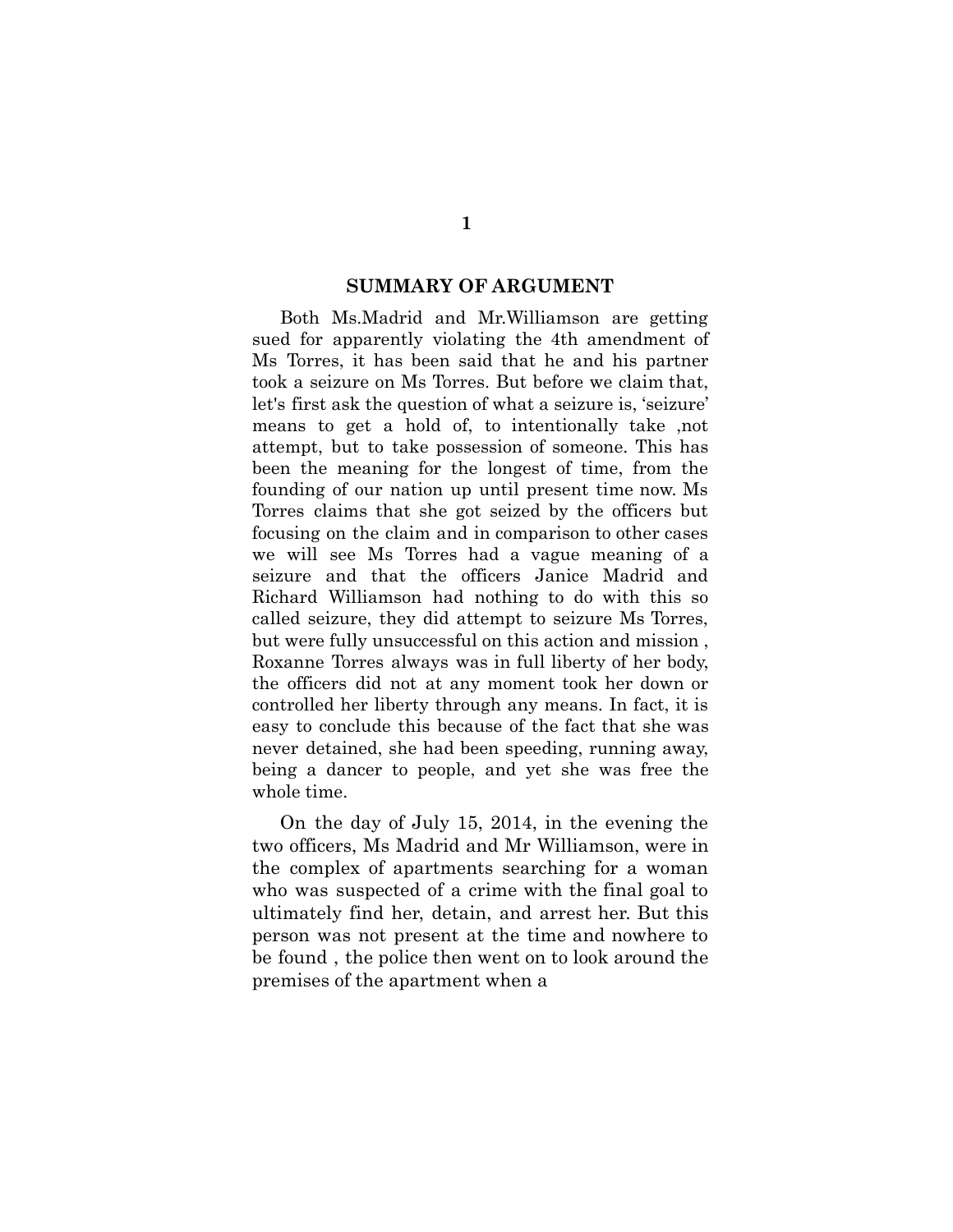a woman later known as Ms Torres ran quickly from in front of the suspect's apartment to a Toyota FJ Cruiser. Both officers thought this might be their person or if it was not, she might have some information on the person and could benefit the arrest. Either way they knew they wanted to get a hold of her. The police reached the side door of the Toyota when Ms Torres turned on the engine and sped out the parking place. Both officers were in the possible aim of the car, they got frightened and decided to shoot at Ms Torres, two bullets struck Ms Torres. This was instinct and a reaction to having Ms.Torres act quickly. But despite being shot she still managed to drive, she never at any moment took a pause nor did she stop, it looked as if she did not notice the heavy wounds she had. She eluded the officers and then drove away, later that day while still on the run she stole another car which she used to drive to a hospital in Grants. Then finally at the hospital she resided she was finally arrested, a whole day later after the incident.

A violation of the fourth amendment requires an intentional acquisition of physical control as stated in (Brower v County of Inyo, 489 U.S. 593 (1989)). Although they shot and tried to get control of Torres throughout the whole police chase, they never did and she fled. As stated in (Terry v Ohio, 392 U.S. 1 (1968)) "Only when the officer, by means of physical force or show of authority, has in some way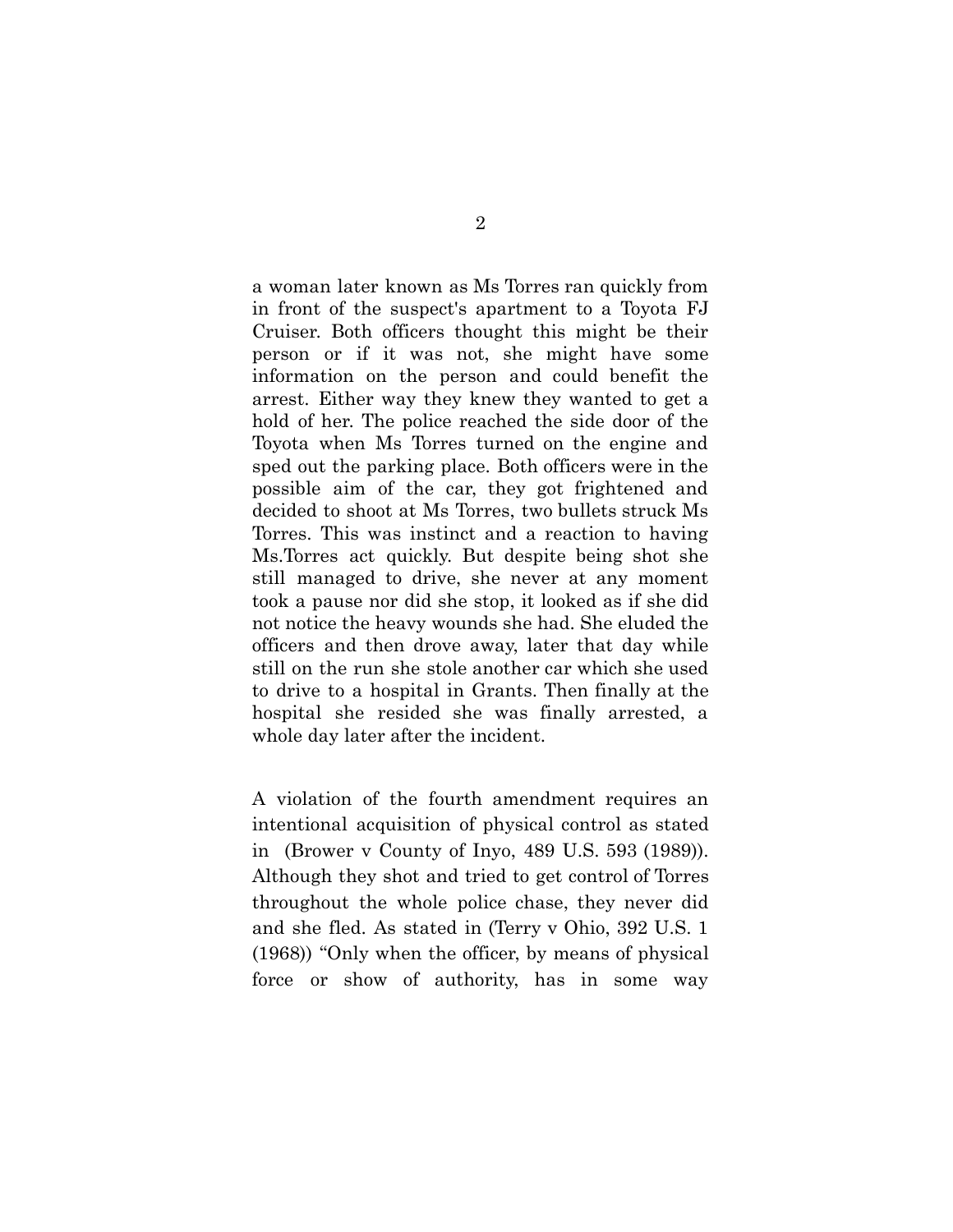restrained the liberty of a citizen may we conclude that a 'seizure' has occurred". The act of trying to do something should not have a person pay for the consequences of actually completing the task they are trying to accomplish. The officers should not get charged for an action they did not even complete.

Throughout these series of the events, the police officers never took a hold of her, nor had control over the suspect which obviously had her running around trying to escape them the whole day. Ms.Torres' state of being was not allowing her to think straight and led her to keep both officers on the run. She did not allow herself to submit to the force applied to her because of her mind convincing her that Mr.Williamson and Ms.Madrid were hijackers and wanting to do her harm causing her to run away with fear.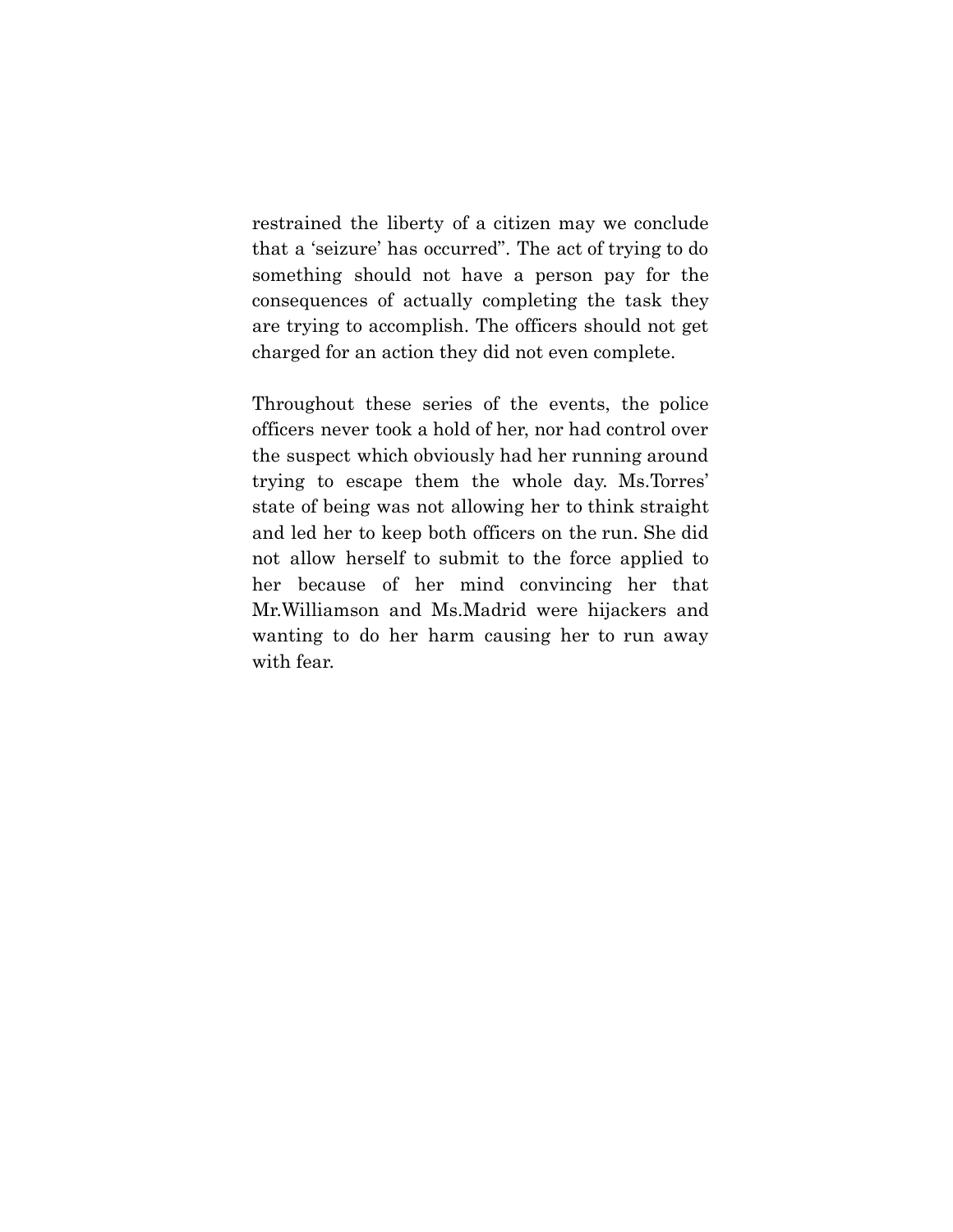#### **ARGUMENT**

**II. The Court's Decision must correspond with the meaning of seizure used historically.**

**A. The word seizure has been around since the founding of our nations, our founding fathers defined this word, and since then the meaning has not changed. To understand the meaning we must first look at its parent. The 4th amendment, for the longest of time this has been seen as the protection against "unreasonable…...seizures".**

*CALIFORNIA v. HODARI D. No. 89-1632;* **The protection against being stopped and searched, the protection to be free to move your body freely and under full control with no restrictions of no one, and if someone were to suffocate you right to movement then it will violate your 4th amendment. Having this in mind, is it a seizure if you attempt to take force? The meaning of the word seizure is "taking possession"** *2 N. Webster, An American Dictionary of the English Language 67 (1828); 2 J. Bouvier, A Law Dictionary 510 (6th ed. 1856);*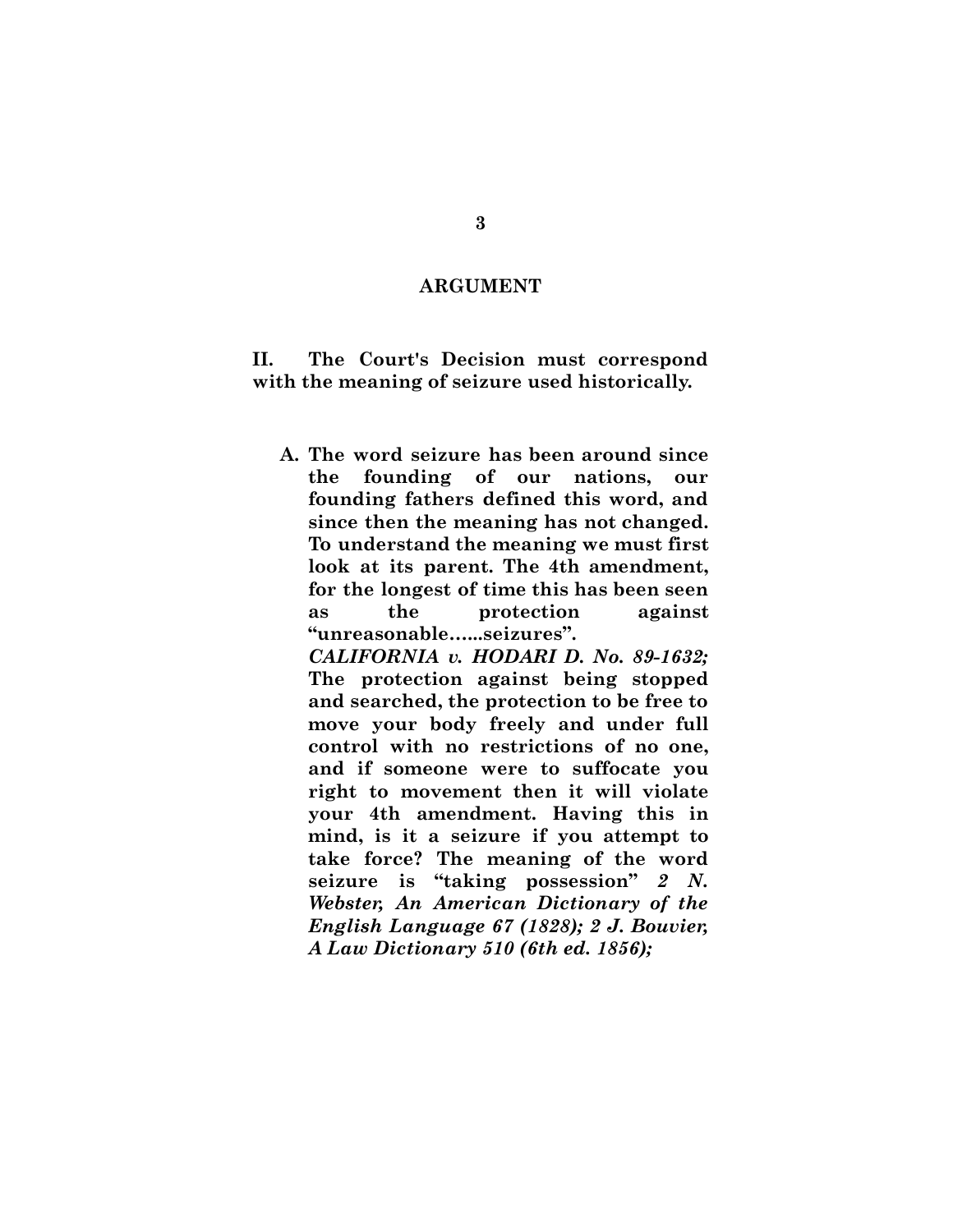## *Webster's Third New International Dictionary 2057 (1981).\** **This definition**

**has been the same from our founding fathers and we can even see this meaning take place in property law as well (Pierson v. Post (N.Y. 1805))**.**Now I ask you to look closely, did the officers ever take possession of Ms Torres? Yes they did attempt to do it, but did they achieve this? Did Ms Torres ever stop under the authority of the police officers? The answer to the questions above is no. Ms Torres was fully capable of moving and even eluded the cops, she was in no way under a seizure of the officers at any point nor felt as if she was being under control.**

- **III. Hodari D has no way of fitting this case in any way or affecting it.**
	- **A. In Hodari D the juvenile was being chased by the officer, the teen then went on to discard what happened to be a small rock but ended up being crack cocaine. Then the teen was tackled, paying close attention to this word, the teen was**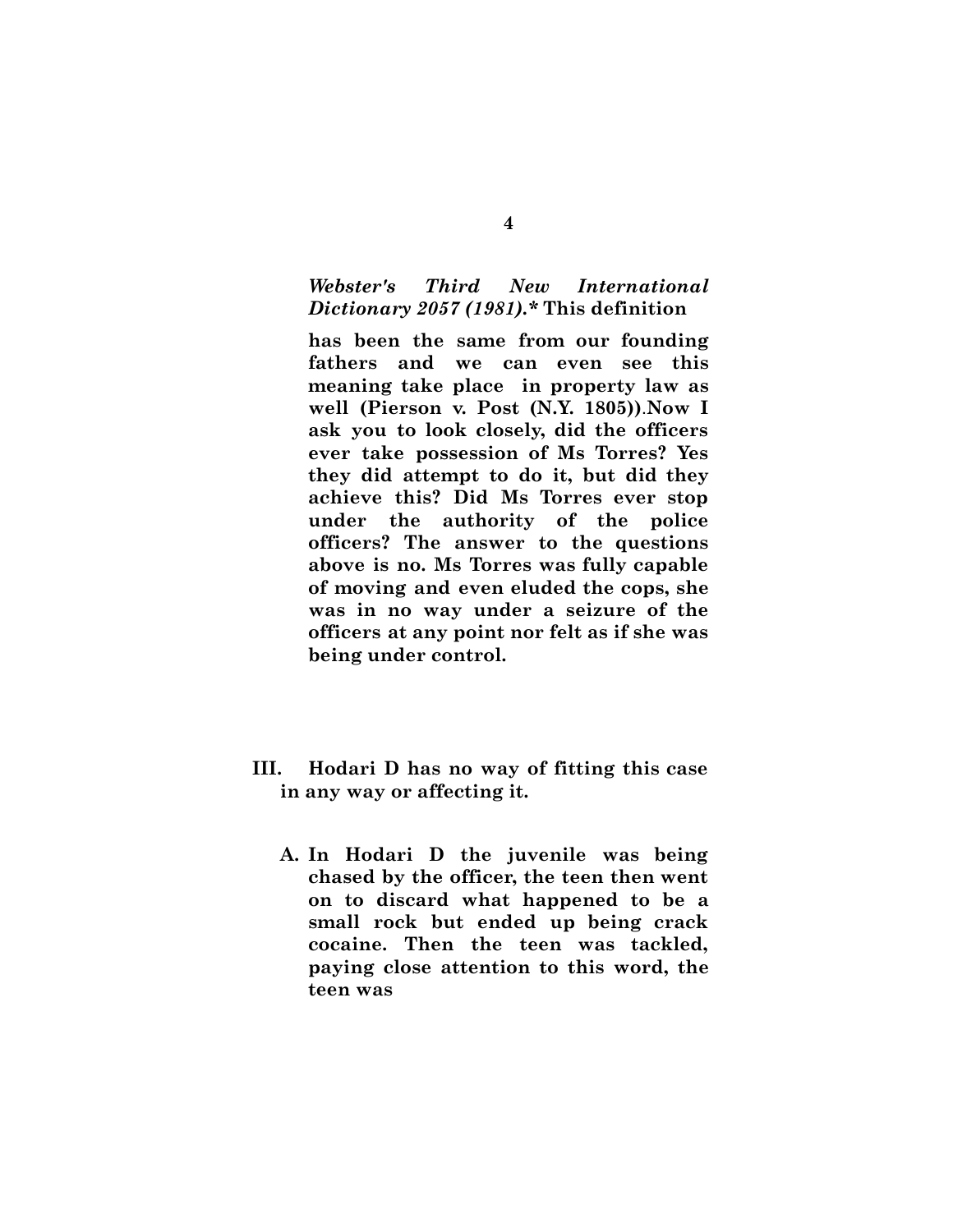**tackled to the ground and forcefully taken into custody. This one word shows the Hodari D case is about Submission <sup>1</sup> to authority. It shows how the teen had to submit to the officer un-willingly. In the case we have presented here today we are focusing on the common law definition of law, clearly Hodari D did not adopt this definition in any way due to the fact that there was never any submission present. Torress kept fleeting and never let herself be controlled by the police officers.**

- B.
- **III. The police shooting was a reasonable action.**

**A. Both Officers came to Ms Torres vehicle looking to see if she was the person they had comed to arrest, and if it wasn't here maybe she might know something about the person they were searching. Ms Torres didn't even allow the officers a word before she got in the car and turned on the engine. The officers were barely in the driver seat when Ms Torres turned the engine on. The Police were in the area Ms Torres was going to drive and they were scared. They felt fear, but this did not stop them from making a clear decision. They took their guns and fired at the truck thinking it was the best**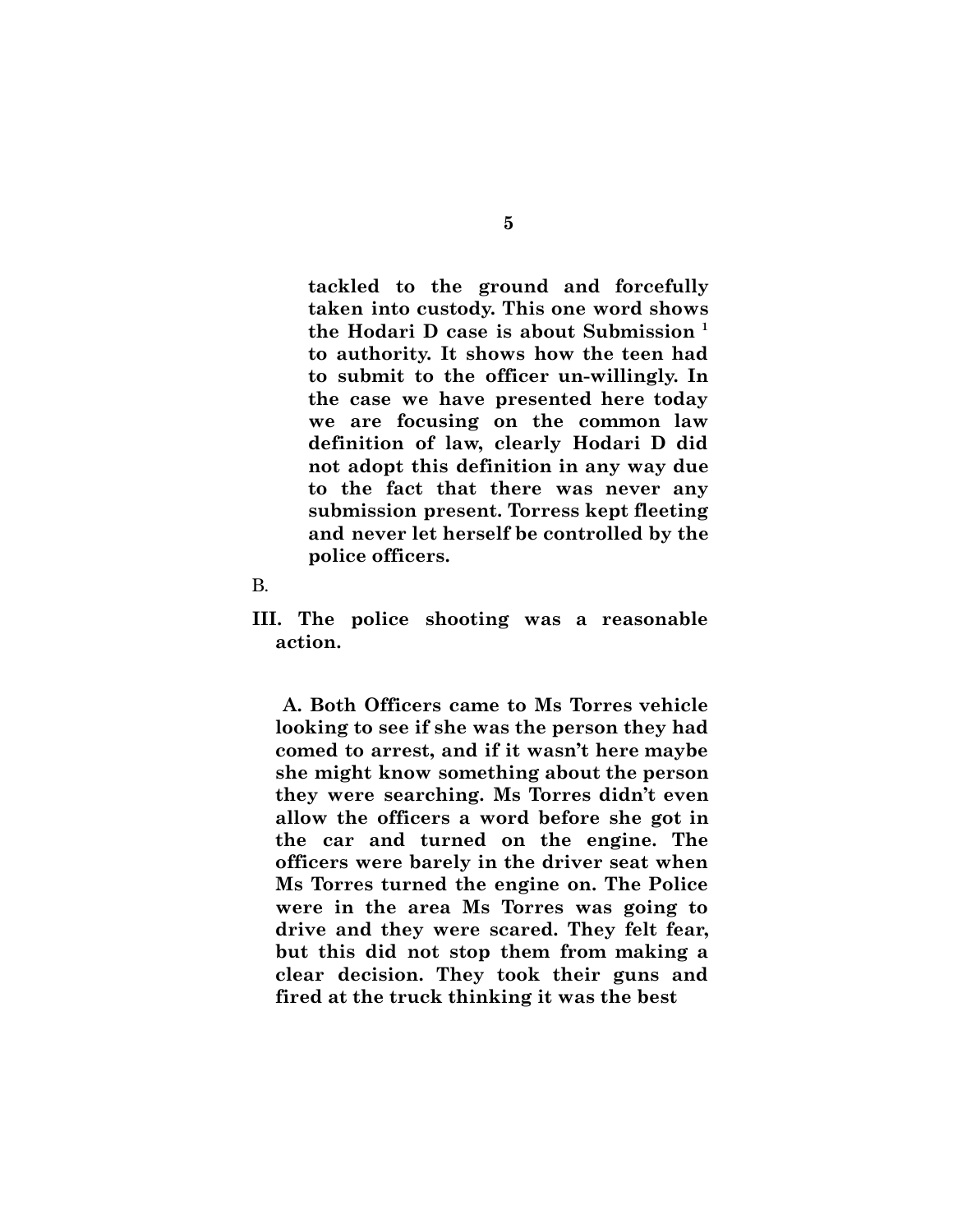**thing to do at the moment. In the end 2 bullets struck Ms Torres. Now please tell me what other option did they have? They could not just let her escape, a reasonable person would not get in the car and just speed out, even if she thought they were hijackers. The police did not shoot at an innocent person, Ms Torres was heavily intoxicated even, in the state she was in and driving a car right to the cops, They did what they saw as right. There was no other option, now yes they could have not shot. But do you want them to let the women, Ms Torres just drive away in the state she was in? She crashed with a motorcycle, and it is obvious to see she was a danger. The police did what needed to be done, and what had to be done. At the end of the day Torres was an incredibly hard suspect to get a hold of and they did the best to try and stop her.**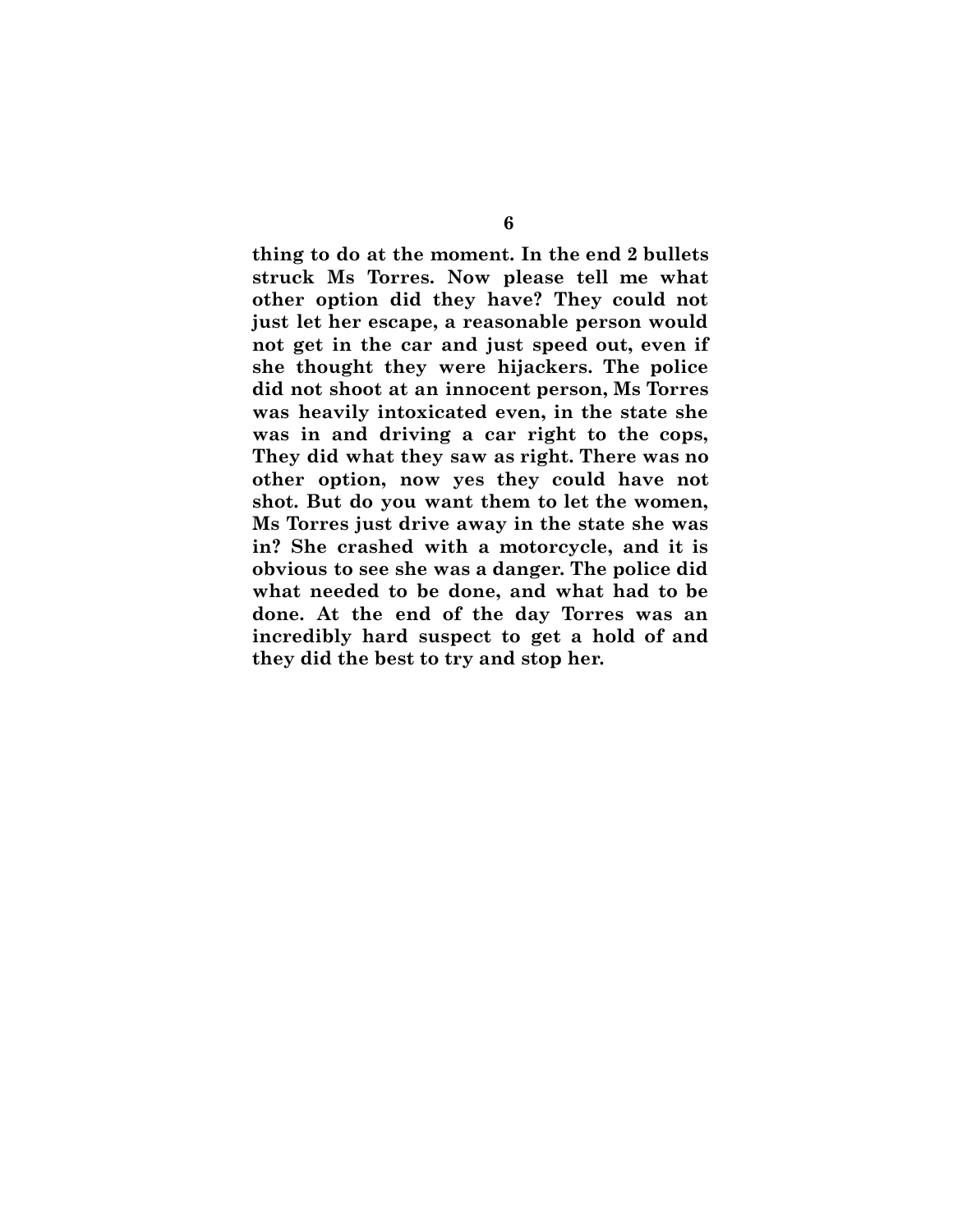### **CONCLUSION**

Now having all the past in mind, the officers never seizured Ms Torres. In fact, Ms Torres was in full liberty to leave the whole time, the police attempted to seizure her but failed. The officers never touched Ms Torres, never took her down, never stopped Ms Torres ability to move. The officers did shoot Ms Torres but they did it due to self protection and attempt to stop Ms Torres from leaving the state she was in. According to the meaning of seizure and the 4th amendment from the founding fathers, even if there was an attempt at seizure, and it failed it is not seizure until you take control/possession of a person. That means that the officers can't get charged with committing a seizure and violating Ms.Torres' rights. The definition of seizure can't apply to this case due to the fact that it never occurred. SO CONSIDERING THESE ARGUMENTS WE ASK THAT THE COURT AFFIRM THE DECISION OF THE COURT BELOW TO DISMISS THIS CASE.

Respectfully submitted,

STUDENT #1 ADLIH NANEZ JUDGE BAREFOOT SANDERS LAW MAGNET 1201 E 8TH S<sup>T</sup> DALLAS, 75203 214-277-9205 ADLIH.NANEZ@GMAIL.COM

STUDENT<sub>#2</sub> Edwin Bernal 1201 E 8th St, Dallas, TX 75203 Dallas, 75203 (469)-655-2685 EdwinBernal2020@hot mail.com